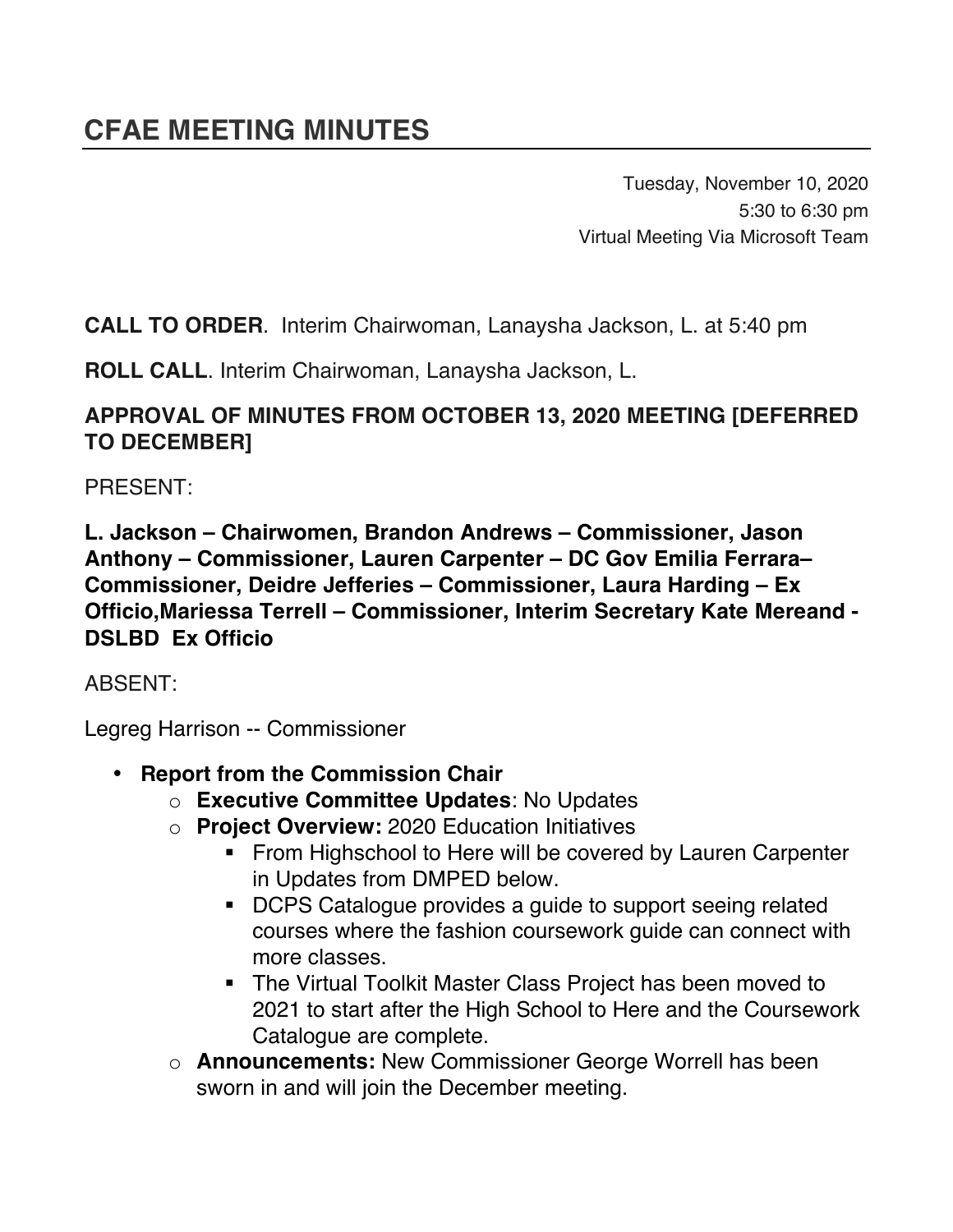o **2021 Compliance with Bylaws:** Commissioners are required to use their official commission email; support is available and details will be circulated if technical support is required.

## • **Updates from DMPED, Lauren Carpenter**

- o **CFAE 2020 Virtual Projects:** Update on From High School to Here is moving forward to be completed this year after receiving final videos from Commissioners.
- o **January Newsletter Release:** Commissioners should complete content in November to be finalized in December.
- o **Mayoral Focus:** COVID-19, Travel, and Holidays: We are in Phase 2. If you have not yet activated the DC-CAN for iphone users, it is already in your notifications. If you are an android user, you should download it. It will let you know if people around you have come in contact with have been exposed to COVID-19.

## • **Committee Updates (Presentations & Engagement Opportunities)**

- o Committee Chairs:
	- ! **Retail and E-commerce,** Mariessa Terrell, Chair; L Jackson, Co-Chair: *Refocusing committee to develop a think tank on innovations and needs during the pandemic crisis and recovery.*
	- ! **Events/Community Giving,** Jason Anthony, Chair; Legreg Harrison: *Holiday Event Update in December. Preparing for DJs and multi-media, short highlights from invited guests, potentially a background contest or other fashionable competition.*
	- ! **Marketing and Communications**, Brandon Andrews, Chair; Lauren Carpenter, DMPED Liason: *The potential intern was delayed to 2021. Looking at developing videos with entrepreneurs—either produced video or live videos having interviews conducted by Commissioners.*
	- ! **Careers and Education,** Emilia Ferrara; Chair; Laura Harding; Deidre Jefferies: *Through member recruitment the committee identified strong interest in sustainable fashion. Proposal to consider adding sustainable fashion on as a larger agenda item/possible subcommittee.*
- **Unfinished Business**